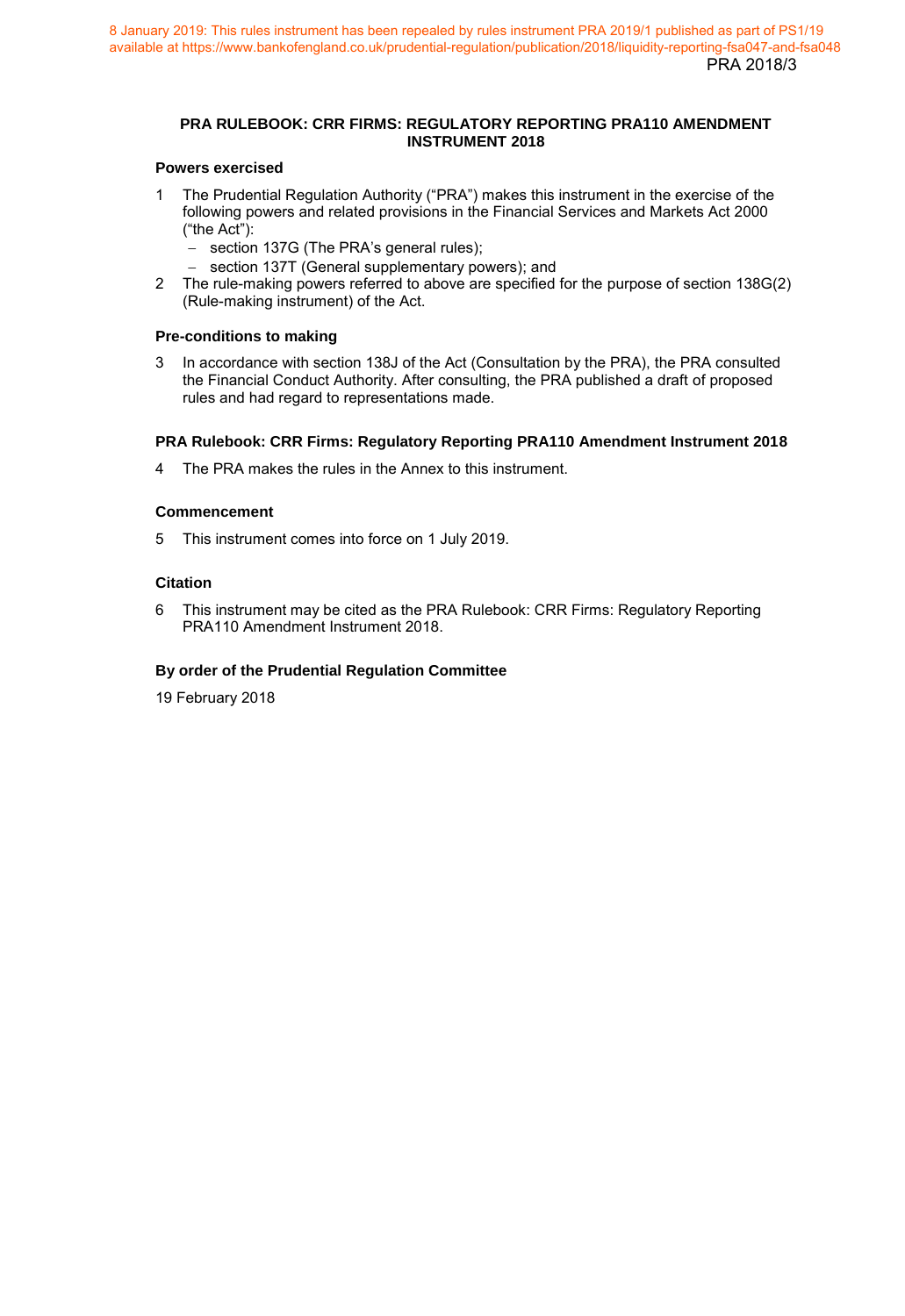#### **Annex A**

#### **Amendments to the Regulatory Reporting Part**

In this Annex new text is underlined and deleted text is struck through.

## **1 APPLICATIONS AND DEFINITIONS**

…

1.2 In this Part, the following definitions shall apply:

…

*intra-group liquidity modification* 

means a modification to the *overall liquidity adequacy rule* of the kind described in *BIPRU* 12.8.7G in the *PRA Handbook* as in effect on 30 September 2015 granted to a firm and in effect on that date.

*…*

*lead regulated firm* 

means a *firm* which is the subject of the financial supervision requirements of an *overseas regulator* in accordance with an agreement between the *PRA* and that regulator relating to the financial supervision of *firms* whose head office is within the country of that regulator.

This definition is not related to the defined term 'UK lead regulated firm'.

…

*reporting level* 

means (in relation to a *data item*) the basis on which that *data item* is prepared, (being either:

(1) an individual basis; or

(2) the basis of a group) and, if it is prepared on the basis of a group, the type of group (such as a *UK DLG by modification* or a *non-UK DLG by modification (firm level) domestic liquidity sub-group*).

…

…

# **7 REGULATED ACTIVITY GROUP 1**

7.1 The applicable *data items* referred to in the table in 6.1 are set out according to *firm* type in the table below:

| RAG <sub>1</sub> | Prudential category of firm, applicable data items and reporting format (1) |                            |                     |  |                                                                                                                                                     |                          |                                                                               |
|------------------|-----------------------------------------------------------------------------|----------------------------|---------------------|--|-----------------------------------------------------------------------------------------------------------------------------------------------------|--------------------------|-------------------------------------------------------------------------------|
|                  | <b>UK</b><br>bank other Ring-<br>llthan<br>la ring-<br><b>Ifenced</b>       | <b>Ifenced</b><br>$I$ body | Building<br>society |  | ll <i>EEA bank</i> that<br><b>Non-</b> has permission<br>$\parallel$ EEA $\parallel$ to accept<br>$\ $ bank deposits and that<br>has its registered | <b>I</b> deleted.]  fund | <b>Dormant</b><br>$\parallel$ account $\parallel$<br><b>loperator</b><br>(12) |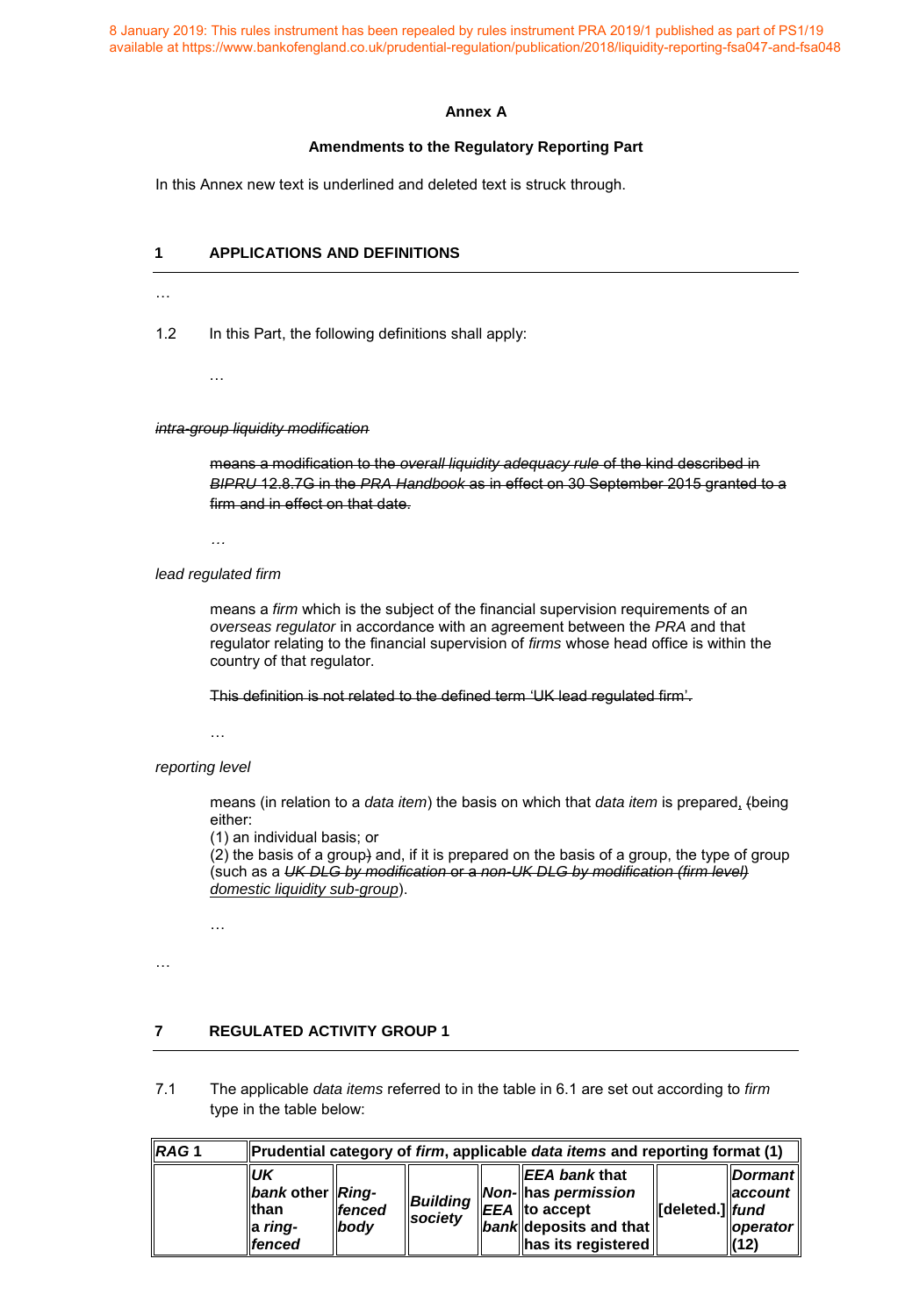|                                                         | body                                                        |                                                                           |                                               | office (or, if it has<br>no registered<br>office, its head<br>office) outside<br>the EU |  |
|---------------------------------------------------------|-------------------------------------------------------------|---------------------------------------------------------------------------|-----------------------------------------------|-----------------------------------------------------------------------------------------|--|
| <b>Description</b><br>of data item                      |                                                             |                                                                           |                                               |                                                                                         |  |
|                                                         |                                                             |                                                                           |                                               |                                                                                         |  |
| [Deleted.]<br>Daily Flows                               | [Deleted.]<br><b>FSA047</b><br>((13),<br>$(16)$ and<br>(18) | [Deleted.] Deleted.]<br><b>FSA047</b><br>((13),<br>(16) and<br>(18)       | <b>FSA047</b><br>((13),<br>$(16)$ and<br>(18) | [Deleted.] FSA047<br>((13),<br>$(15), (16)$ and<br>(18)                                 |  |
| [Deleted.]<br><del>Enhanced</del><br>Mismatch<br>Report | [Deleted.]<br>FSA048<br>((13),<br>$(16)$ and<br>(18)        | Deleted.]  Deleted.]<br>FSA048<br><del>((13),</del><br>$(16)$ and<br>(18) | FSA048<br>((13),<br>$(16)$ and<br>(18)        | [Deleted.] FSA048<br>((13),<br>$(15), (16)$ and<br>(18)                                 |  |
|                                                         |                                                             |                                                                           |                                               |                                                                                         |  |
| Cash Flow<br>Mismatch                                   | <b>PRA110</b><br>(13)(18)<br>(35)                           | <b>PRA110</b><br>(13) (18)<br>(28)(35)                                    | PRA110<br>(13)(18)<br>(35)                    | PRA110 (13) (18)<br>(35)                                                                |  |

…

(13) A *firm* must complete this item separately on each of the following bases that are applicable.

(a) It must complete it on an individual basis. Therefore even if it has an *individual consolidation permission* it must complete the item on an unconsolidated basis by reference to the *firm* alone.

(b) [Deleted.] If it is a *group liquidity reporting firm* in a *DLG by default* and is a *UK lead regulated firm*, it must complete the item on the basis of that group.

(c) If it is a *group liquidity reporting firm* in a *UK DLG by modification* part of a *domestic liquidity sub-group*, it must complete the item on the basis of that sub-group and (a) does not apply.

(d) [Deleted.] If it is a *group liquidity reporting firm* in a *non-UK DLG by modification*, it must complete the item on the basis of that group.

…

(16) [Deleted.](a) This item must be reported in the reporting currency.

(b) If any *data element* is in a currency or currencies other than the reporting currency, all currencies (including the reporting currency) must be combined into a figure in the reporting currency.

(c) In addition, all *material currencies* (which may include the reporting currency) must each be recorded separately (translated into the reporting currency). However if:

(i) the reporting frequency is (whether under a rule or under a *waiver*) quarterly or less than quarterly; or

(ii) the only *material currency* is the reporting currency,

then (c) does not apply.

(d) If there are more than three *material currencies* for this *data item*, (c) only applies to the three largest in amount. A *firm* must identify the largest in amount in accordance with the following procedure.

(i) For each currency, take the largest of the asset or liability figure as referred to in the definition of *material currency*.

(ii) Take the three largest figures from the resulting list of amounts.

(e) The date as at which the calculations for the purposes of the definition of *material currency* are carried out is the last day of the reporting period in question. (f) The reporting currency for this *data item* is whichever of the following currencies the *firm* chooses, namely USD (the United States Dollar), EUR (the euro), GBP (sterling), JPY (the Japanese Yen), CHF (the Swiss Franc), CAD (the Canadian Dollar) or SEK (the Swedish Krona).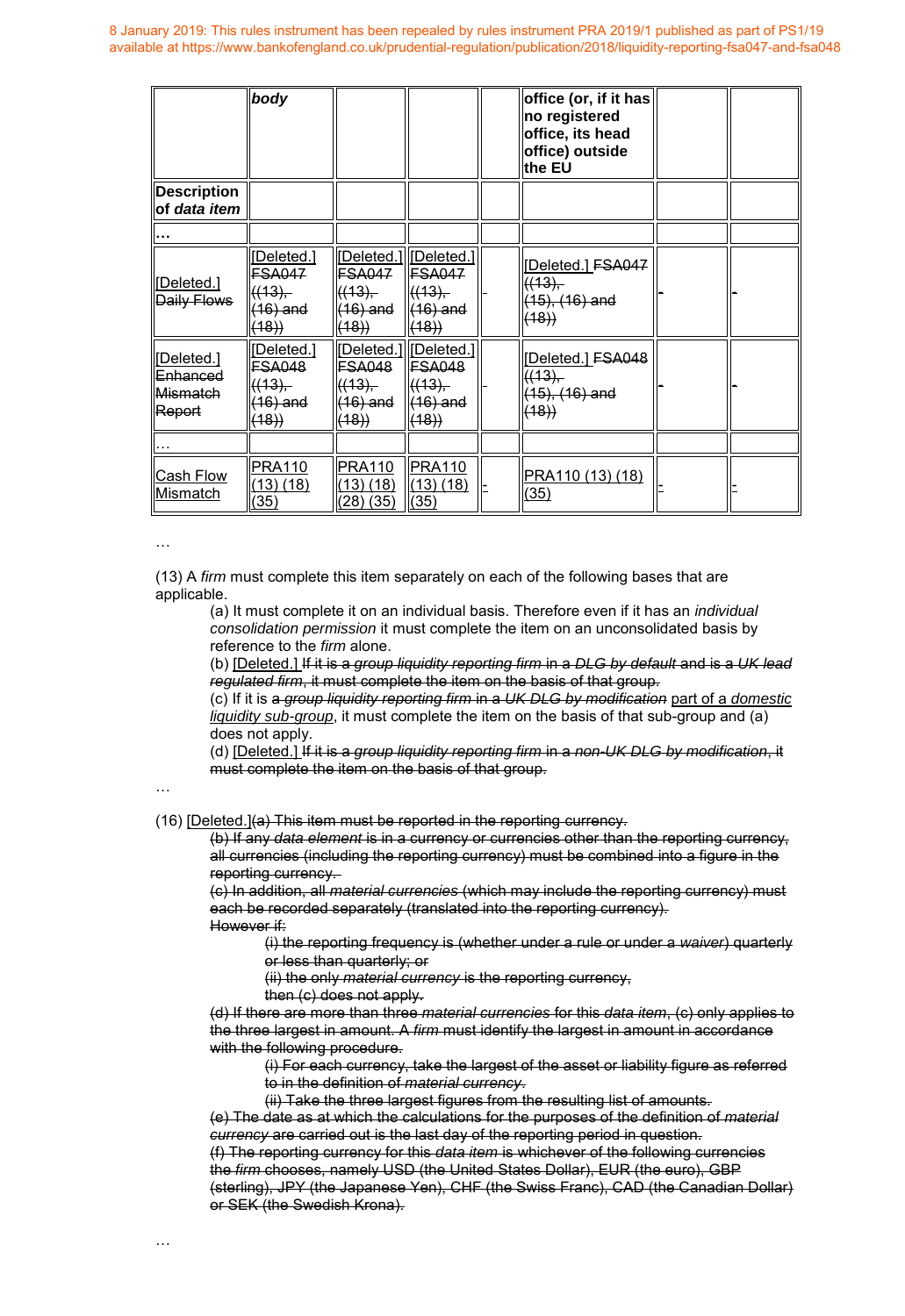(18) Unless otherwise stated in the relevant modification, any changes to reporting requirements caused by a *firm* receiving an *intra-group liquidity modification* (or a variation to one) a *domestic liquidity sub-group* permission do not take effect until the first day of the next reporting period applicable under the changed reporting requirements for the *data item* in question if the *firm* receives that *intra-group liquidity modification*, or variation part permission of the way through such a period. If the change is that the *[firm](http://www.prarulebook.co.uk/rulebook/Glossary/FullDefinition/52114/01-01-2019)* does not have to report a particular *[data item](http://www.prarulebook.co.uk/rulebook/Glossary/FullDefinition/67064/01-01-2019)* or does not have to report it at a particular *[reporting level](http://www.prarulebook.co.uk/rulebook/Glossary/FullDefinition/67090/01-01-2019)*, the *[firm](http://www.prarulebook.co.uk/rulebook/Glossary/FullDefinition/52114/01-01-2019)* must nevertheless report that item or at that *[reporting level](http://www.prarulebook.co.uk/rulebook/Glossary/FullDefinition/67090/01-01-2019)* for any reporting period that has already begun.

…

(35) This *data item* must be reported in the single currency in which the *firm* reports for the purposes of Article 415(1) of the *CRR* and in any additional currencies in which the *firm* is required to report under Article 415(2) of the *CRR*.

…

7.2

The applicable reporting frequencies for submission of *data items* and periods referred to in 7.1 are set out in the table below according to *firm* type. Reporting frequencies are calculated from a *firm's accounting reference date*, unless indicated otherwise.

| RAG1                        |                                                                                                               |            |                                                                                                                                                                                                                      |                                                                                 |
|-----------------------------|---------------------------------------------------------------------------------------------------------------|------------|----------------------------------------------------------------------------------------------------------------------------------------------------------------------------------------------------------------------|---------------------------------------------------------------------------------|
| <b>Data</b><br>item         | UK banks and<br>building<br>societies (on an<br>unconsolidated<br>or individual<br>consolidated<br>basis) (9) | [deleted.] | UK banks and<br>building<br>societies (on a<br><b>UK consolidation</b><br>group, defined<br><b>liquidity</b><br>group domestic<br>liquidity sub-<br>group or sub-<br>consolidation<br>group basis, as<br>applicable) | Other<br>members of<br>RAG <sub>1</sub>                                         |
|                             |                                                                                                               |            |                                                                                                                                                                                                                      |                                                                                 |
| [Deleted.]<br><b>FSA047</b> | [Deleted.] Daily,<br>weekly.<br>monthly or<br>quarterly<br>$((2), (3)$ and $(6))$                             |            | [Deleted.] Daily,<br>weekly.<br>monthly or<br>quarterly<br>$((2), (5)$ and $(6))$                                                                                                                                    | [Deleted.]Daily,<br>weekly.<br>monthly or<br>quarterly<br>$((2),(4)$ and $(6))$ |
| [Deleted.]<br><b>ESA048</b> | [Deleted.]Daily,<br>weekly,<br>monthly or<br>quarterly<br>$((2), (3)$ and $(6))$                              |            | [Deleted.]Daily,<br>weekly.<br>monthly or<br>quarterly<br>$((2), (5)$ and $(6))$                                                                                                                                     | [Deleted.]Daily,<br>weekly,<br>monthly or<br>quarterly<br>$((2),(4)$ and $(6))$ |
| .                           |                                                                                                               |            |                                                                                                                                                                                                                      |                                                                                 |
| <b>PRA110</b>               | Daily, weekly or<br>monthly $(2)$ $(6)$<br>(12)                                                               |            | Daily, weekly or<br>monthly $(2)$ $(6)$<br>(12)                                                                                                                                                                      | Daily, weekly<br>or<br>monthly $(2)$ $(6)$<br>(12)                              |

…

<sup>(3) [</sup>Deleted.] If the report is on an individual basis (and the *firm* is a *UK firm*) the reporting frequency is as follows:

<sup>(</sup>a) if the *firm* does not have an *intra-group liquidity modification* the frequency is: (i) weekly if the *firm* is a *standard frequency liquidity reporting firm*; and (ii) monthly if the *firm* is a *low frequency liquidity reporting firm*;

<sup>(</sup>b) if the *firm* is a *group liquidity reporting firm* in a *non-UK DLG by modification (firm level)* the frequency is: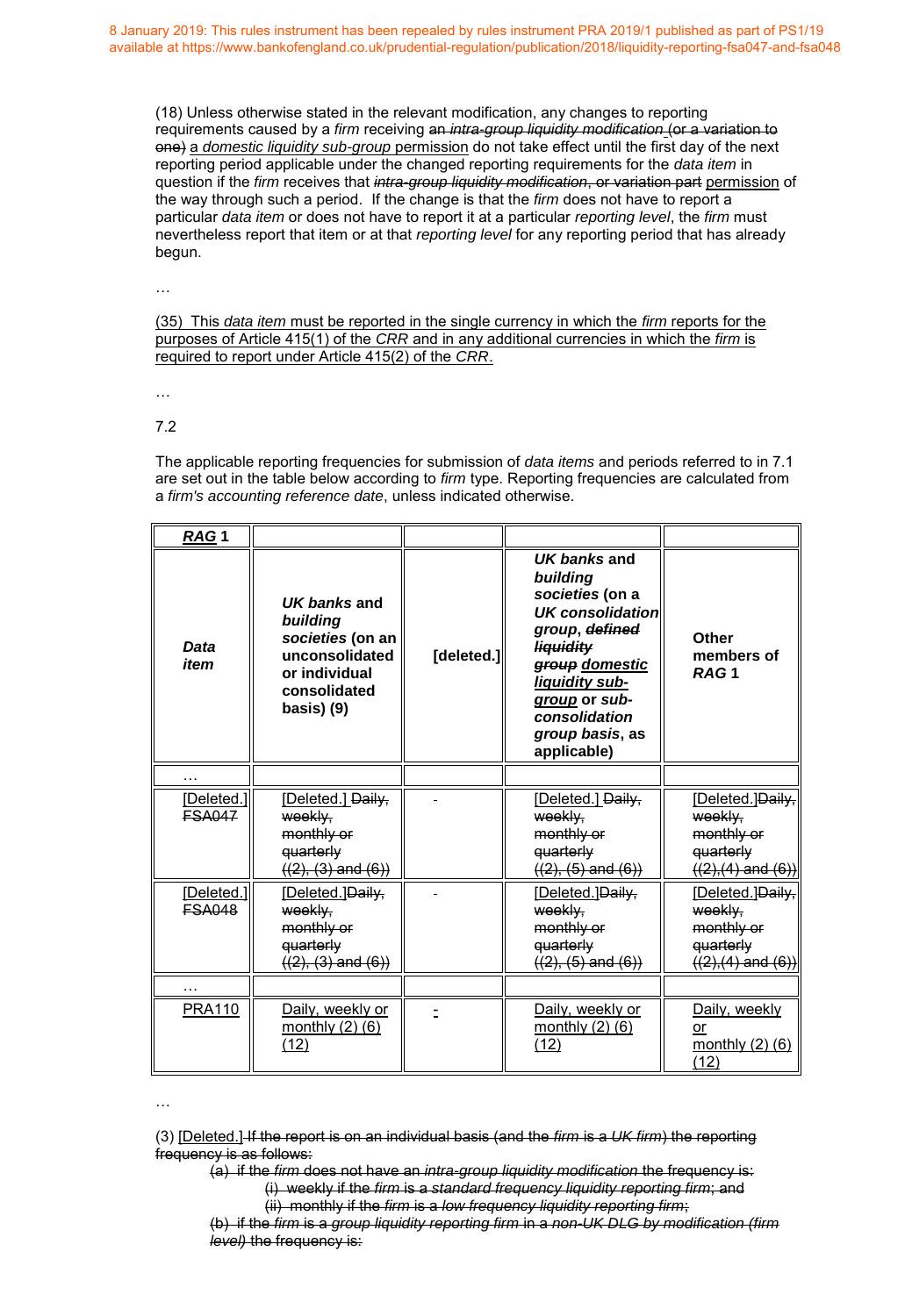> (i) weekly if the *firm* is a *standard frequency liquidity reporting firm*; and (ii) monthly if the *firm* is a *low frequency liquidity reporting firm*;

(c) the frequency is quarterly if the *firm* is a *group liquidity reporting firm* in a *UK DLG by modification*.

(4) [Deleted.] (a) If the report is on an individual basis (and the *firm* is not a *UK firm*) the reporting frequency is as follows:

(i) weekly if the *firm* is a *standard frequency liquidity reporting firm*; and (ii) monthly if the *firm* is a *low frequency liquidity reporting firm*.

 $(b)$ 

(5) [Deleted.] (a) If the report is by reference to the *firm's DLG by default* the reporting frequency is:

> (i) weekly if the *group liquidity standard frequency reporting conditions* are met;

(ii) monthly if the *group liquidity low frequency reporting conditions* are met. (b) If the report is by reference to the *firm's UK DLG by modification* the reporting frequency is:

(i) weekly if the *group liquidity standard frequency reporting conditions* are met;

(ii) monthly if the *group liquidity low frequency reporting conditions* are met. (c) If the report is by reference to the *firm's non-UK DLG by modification* the reporting frequency is quarterly.

(6) (a) If the reporting frequency is otherwise weekly, the item is to be reported on every *business day* if (and for as long as) there is a *firm-specific liquidity stress* or *market liquidity stress firm-* in relation to the *firm*, *branch* or group in question and (b) If the reporting frequency is otherwise monthly, the item is to be reported weekly if (and for as long as) there is a *firm-specific liquidity stress* or *market liquidity stress firm*in relation to the *firm*, *branch* or group in question. If the *PRA* notifies the *firm* that it considers that there is a specific liquidity stress or market liquidity stress in relation to the *firm*, a *branch* of the *firm* or a group of which the *firm* is part, then:

(i) if the reporting frequency is otherwise weekly, the item is to be reported on every business day; and

(ii) if the reporting frequency is otherwise monthly, the item is to be reported weekly,

in each case, until the *PRA* notifies the *firm* otherwise.

(cb) A *firm* must ensure that it would be able at all times to meet the requirements for daily or weekly reporting under paragraph (a) or (b) even if there is no *firm-specific liquidity stress* or *market liquidity stress firm-*specific liquidity stress or market liquidity stress and none is expected.

…

(12) The reporting frequency is as follows:

(i) weekly if the *firm* has *total assets*, calculated in accordance with Council Directive 86/635/EEC, equal or greater than EUR 30 billion on either an individual basis or *UK consolidation group* basis. This requirement stops applying if the *total assets* of the *firm*  on both an individual basis and *UK consolidation group* basis reduce to less than EUR 30 billion for at least four consecutive weekly reporting periods, in which case the *firm*  is required to start reporting this *data item* monthly after the end of last consecutive reporting period; and

(ii) monthly if the *firm* has *total assets*, calculated in accordance with Council Directive 86/635/EEC, of less than EUR 30 billion on both an individual basis and *UK consolidation group* basis. This requirement stops applying if during any monthly reporting period the *total assets* of the *firm,* on either an individual basis or *UK consolidation group* basis, become equal to or greater than EUR 30 billion, in which case the *firm* is required to start reporting this *data item* weekly after the end of that reporting period.

…

7.3

The applicable due dates for submission referred to in the table in [6.1](http://www.prarulebook.co.uk/rulebook/Content/Rule/302736/01-01-2019#302736) are set out in the table below. The due dates are the last day of the periods given in the table below following the relevant reporting frequency period set out in [7.2,](http://www.prarulebook.co.uk/rulebook/Content/Rule/302765/01-01-2019#302765) unless indicated otherwise.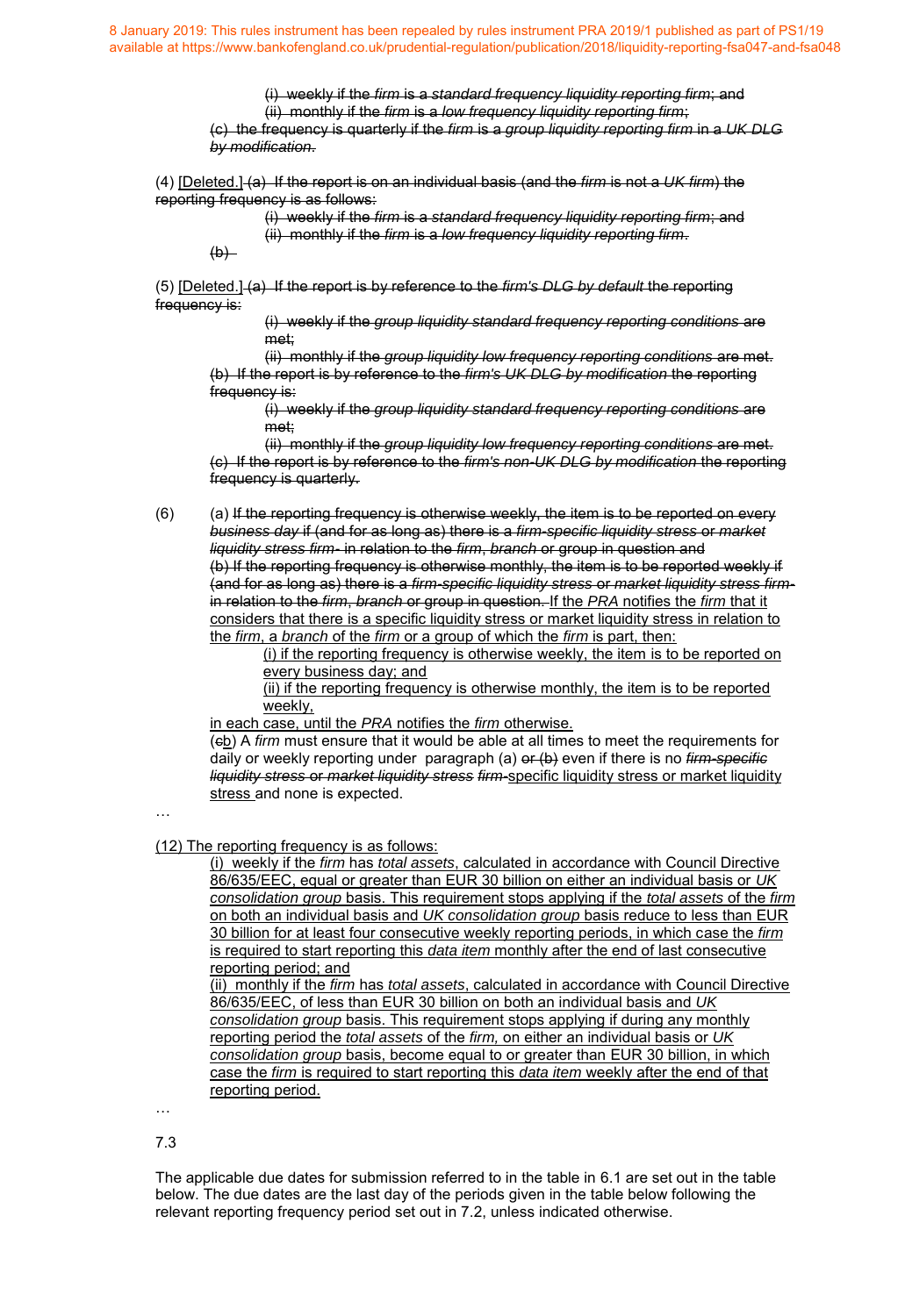| RAG <sub>1</sub>    |                                                                                                                                  |                                                                                                                                                                                                                                    |                                               |                                                                |                           |               |
|---------------------|----------------------------------------------------------------------------------------------------------------------------------|------------------------------------------------------------------------------------------------------------------------------------------------------------------------------------------------------------------------------------|-----------------------------------------------|----------------------------------------------------------------|---------------------------|---------------|
| Data item           | <b>Daily</b>                                                                                                                     | Weekly                                                                                                                                                                                                                             | <b>Monthly</b>                                | Quarterly                                                      | <b>Half</b><br>yearl<br>V | Annuall<br>lу |
|                     |                                                                                                                                  |                                                                                                                                                                                                                                    |                                               |                                                                |                           |               |
| [Deleted.]FSA04     | hours (London<br>time) on<br>the business<br>day immediatel<br>y following the<br>last day of the<br>for the item in<br>question | [Deleted.]22.00   Deleted.]22.00<br>hours (London<br>time) on<br>the business<br>day immediatel<br>y following the<br>last day of the<br>reporting period reporting period<br>for the item in<br>question                          | [Deleted.] <sup>1</sup><br>5 business<br>days | Deleted. <sup>145</sup><br>business<br>days or one<br>month(5) |                           |               |
| Deleted.]FSA04<br>8 | hours (London<br>time) on<br>the business<br>day immediatel<br>y following the<br>last day of the<br>for the item in<br>question | [Deleted.] <del>22.00</del>   [Deleted.] <del>22.00</del><br>hours (London<br>time) on<br>the business<br>day immediatel<br>y following the<br>last day of the<br>reporting period reporting period<br>for the item in<br>question | Deleted.]1<br>5 business<br>days              | Deleted. <sup>15</sup><br>business<br>days or<br>one month (5  |                           |               |
|                     |                                                                                                                                  |                                                                                                                                                                                                                                    |                                               |                                                                |                           |               |
| <b>PRA110</b>       | 22.00 hours<br>(London time)<br>day immediatel<br>y following the<br>last day of the<br>for the item in<br>question              | 22.00 hours<br>(London time)<br>on the business on the business<br>day immediatel<br>y following the<br>last day of the<br>reporting period reporting period<br>for the item in<br>question                                        | 15<br>business<br>days                        |                                                                |                           |               |

...

(5) [Deleted.] It is one *month* if the report relates to a *non-UK DLG by modification*.

 $\dots$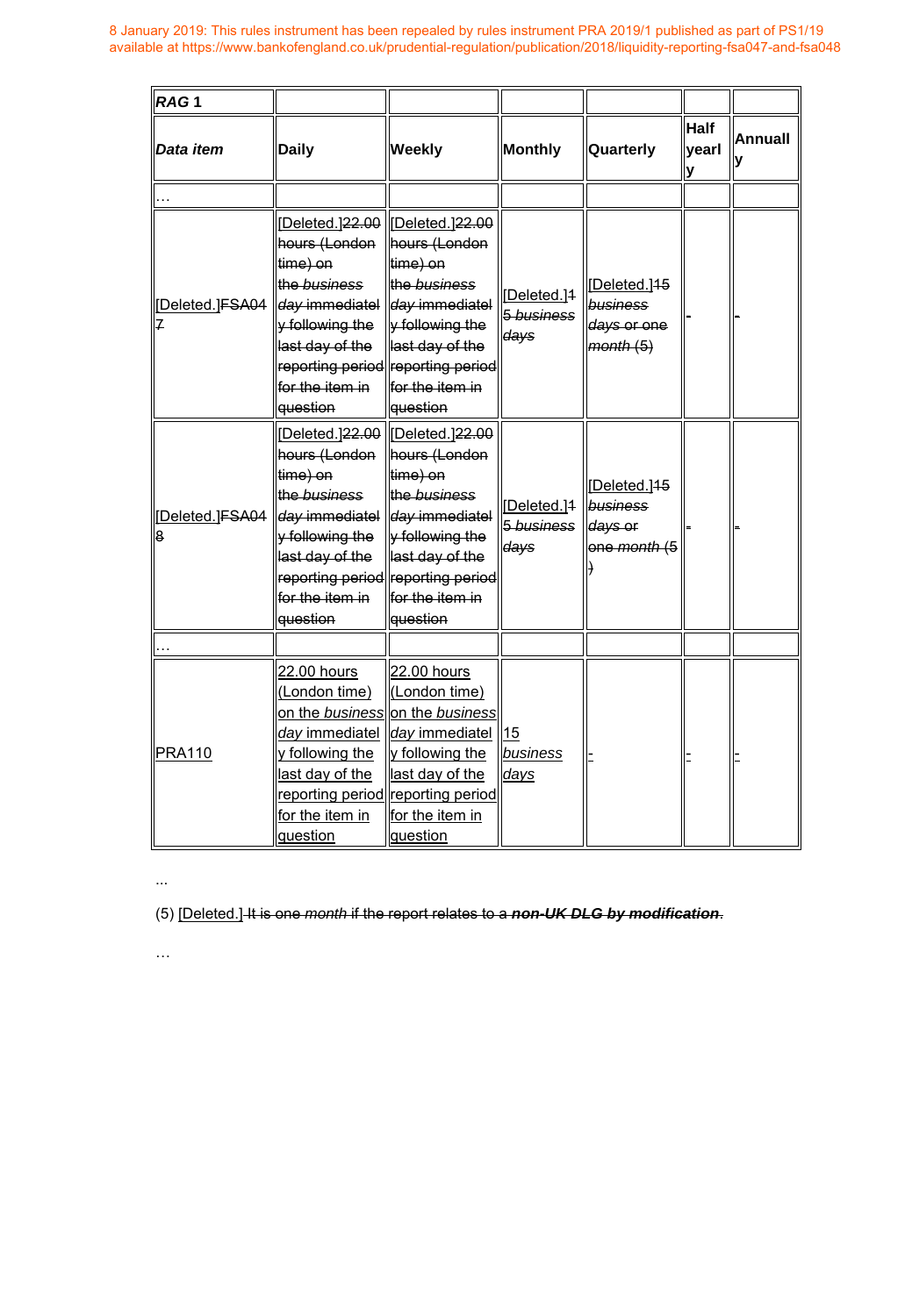# **9 REGULATED ACTIVITY GROUP 3**

# …

## 9.2

The applicable *data items* referred to in the table in *6.1* for a *UK designated investment firm* are set out in the table below:

| RAG <sub>3</sub>                   |                                        |
|------------------------------------|----------------------------------------|
| Description of data item           | Applicable data items (1)              |
| .                                  |                                        |
| [Deleted.] Daily flows             | [Deleted.] FSA047 ((9), (11) and (13)) |
| [Deleted.]Enhanced Mismatch Report | [Deleted.] FSA048 ((9), (11) and (13)) |
| .                                  |                                        |
| Cash Flow Mismatch                 | PRA110 (9)(13)(19)                     |

…

(9) A *firm* must complete this item separately on each of the following bases that are applicable.

(a) It must complete it on an individual basis. Therefore even if it has an *individual consolidation permission* it must complete the item on an unconsolidated basis by reference to the *firm* alone.

(b) [Deleted.] If it is a *group liquidity reporting firm* in a *DLG by default* and is a *UK lead regulated firm*, it must complete the item on the basis of that group.

(c) If it is a *group liquidity reporting firm* in a *UK DLG by modification* part of a *domestic liquidity sub-group*, it must complete the item on the basis of that sub-group and (a) does not apply.

(d) [Deleted.] If it is a *group liquidity reporting firm* in a *non-UK DLG by modification*, it must complete the item on the basis of that group.

# …

#### (11) [Deleted.] (a) This item must be reported in the reporting currency.

(b) If any *data element* is in a currency or currencies other than the reporting currency, all currencies (including the reporting currency) must be combined into a figure in the reporting currency.

(c) In addition, all *material currencies* (which may include the reporting currency) must each be recorded separately (translated into the reporting currency).

#### However if:

(i) the reporting frequency is (whether under a rule or under a *waiver*) quarterly or less than quarterly; or

(ii) the only *material currency* is the reporting currency,

then (c) does not apply.

(d) If there are more than three *material currencies* for this *data item*, (c) only applies to the three largest in amount. A *firm* must identify the largest in amount in accordance with the following procedure.

(i) For each currency, take the largest of the asset or liability figure as referred to in the definition of *material currency*.

(ii) Take the three largest figures from the resulting list of amounts.

(e) The date as at which the calculations for the purposes of the definition of *material currency* are carried out is the last day of the reporting period in question. (f) The reporting currency for this *data item* is whichever of the following currencies the *firm* chooses, namely USD (the United States Dollar), EUR (the euro), GBP (sterling),

JPY (the Japanese Yen), CHF (the Swiss Franc), CAD (the Canadian Dollar) or SEK (the Swedish Krona).

…

(13) Unless otherwise stated in the relevant modification, any changes to reporting requirements caused by a *firm* receiving an *intra-group liquidity modification* (or a variation to one) a *domestic liquidity sub-group* permission do not take effect until the first day of the next reporting period applicable under the changed reporting requirements for the *data item* in question if the *firm* receives that *intra-group liquidity modification*, or variation part permission of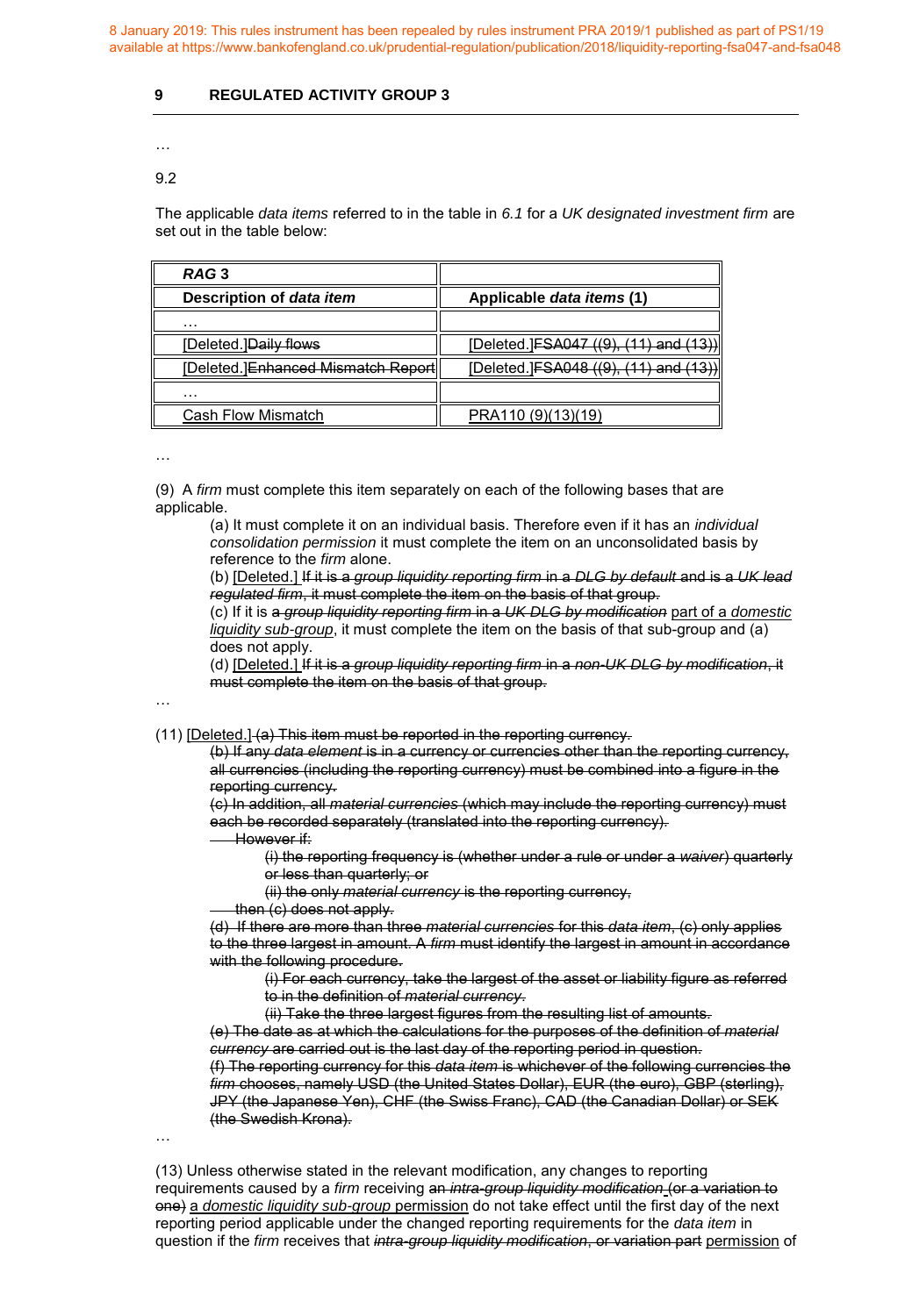the way through such a period. If the change is that the *[firm](http://www.prarulebook.co.uk/rulebook/Glossary/FullDefinition/52114/01-01-2019)* does not have to report a particular *[data item](http://www.prarulebook.co.uk/rulebook/Glossary/FullDefinition/67064/01-01-2019)* or does not have to report it at a particular *[reporting level](http://www.prarulebook.co.uk/rulebook/Glossary/FullDefinition/67090/01-01-2019)*, the *[firm](http://www.prarulebook.co.uk/rulebook/Glossary/FullDefinition/52114/01-01-2019)* must nevertheless report that item or at that *[reporting level](http://www.prarulebook.co.uk/rulebook/Glossary/FullDefinition/67090/01-01-2019)* for any reporting period that has already begun.

…

(19) This *data item* must be reported in the single currency in which the *firm* reports for the purposes of Article 415(1) of the *CRR* and in any additional currencies in which the *firm* is required to report under Article 415(2) of the *CRR*.

… 9.3

The applicable reporting frequencies for submission of *data items* and periods referred to in *9.2* are set out in the table below. Reporting frequencies are calculated from a *firm's accounting reference date*, unless indicated otherwise.

| IRAG3              |                                                                                  |
|--------------------|----------------------------------------------------------------------------------|
| <b>I</b> Data item | <b>Reporting frequency</b>                                                       |
|                    |                                                                                  |
|                    | Deleted.]FSA047  Deleted.]Daily, weekly, monthly or quarterly ((1), (2) and (3)] |
|                    | Deleted.]FSA048  Deleted.]Daily, weekly, monthly or quarterly ((1), (2) and (3)  |
|                    | .                                                                                |
| <b>IPRA110</b>     | Daily, weekly or monthly (1) (3) (8)                                             |

(1) Reporting frequencies and reporting periods for this *data item* are calculated on a calendar year basis and not from a *firm's accounting reference date*. In particular:

(a) A week means the period beginning on Saturday and ending on Friday.

(b) A month begins on the first day of the calendar month and ends on the last day of that month.

- (c) Quarters end on 31 March, 30 June, 30 September and 31 December.
- (d) Daily means each *business day*.

All periods are calculated by reference to London time.

Any changes to reporting requirements caused by a *firm* receiving an *intra-group liquidity modification* (or a variation to one) a *domestic liquidity sub-group* permission do not take effect until the first day of the next reporting period applicable under the changed reporting requirements if the *firm* receives that *intra-group liquidity modification*, or variation part permission of the way through such a period, unless the *intra-group liquidity modification* says otherwise.

(2) [Deleted.] If the report is on an individual basis the reporting frequency is as follows: (a) if the *firm* does not have an *intra-group liquidity modification* the frequency is:

(i) weekly if the *firm* is a *standard frequency liquidity reporting firm*; and (ii) monthly if the *firm* is a *low frequency liquidity reporting firm*;

(b) if the *firm* is a *group liquidity reporting firm* in a *non-UK DLG by modification (firm level)* the frequency is:

(i) weekly if the *firm* is a *standard frequency liquidity reporting firm*; and

(ii) monthly if the *firm* is a *low frequency liquidity reporting firm*;

(c) the frequency is quarterly if the *firm* is a *group liquidity reporting firm* in a *UK DLG by modification*.

 $(3)$  (a) If the reporting frequency is otherwise weekly, the item is to be reported on every *business day* if (and for as long as) there is a *firm-specific liquidity stress* or *market liquidity stress* in relation to the *firm*, *branch* or group in question.

(b) If the reporting frequency is otherwise monthly, the item is to be reported weekly if (and for as long as) there is a *firm-specific liquidity stress* or *market liquidity stress firm-*in relation to the *firm, branch* or group in question. If the *PRA* notifies the *firm* that it considers that there is a specific liquidity stress or market liquidity stress in relation to the *firm*, a *branch* of the *firm* or a group of which the *firm* is part, then:

(i) if the reporting frequency is otherwise weekly, the item is to be reported on every business day; and

(ii) if the reporting frequency is otherwise monthly, the item is to be reported weekly,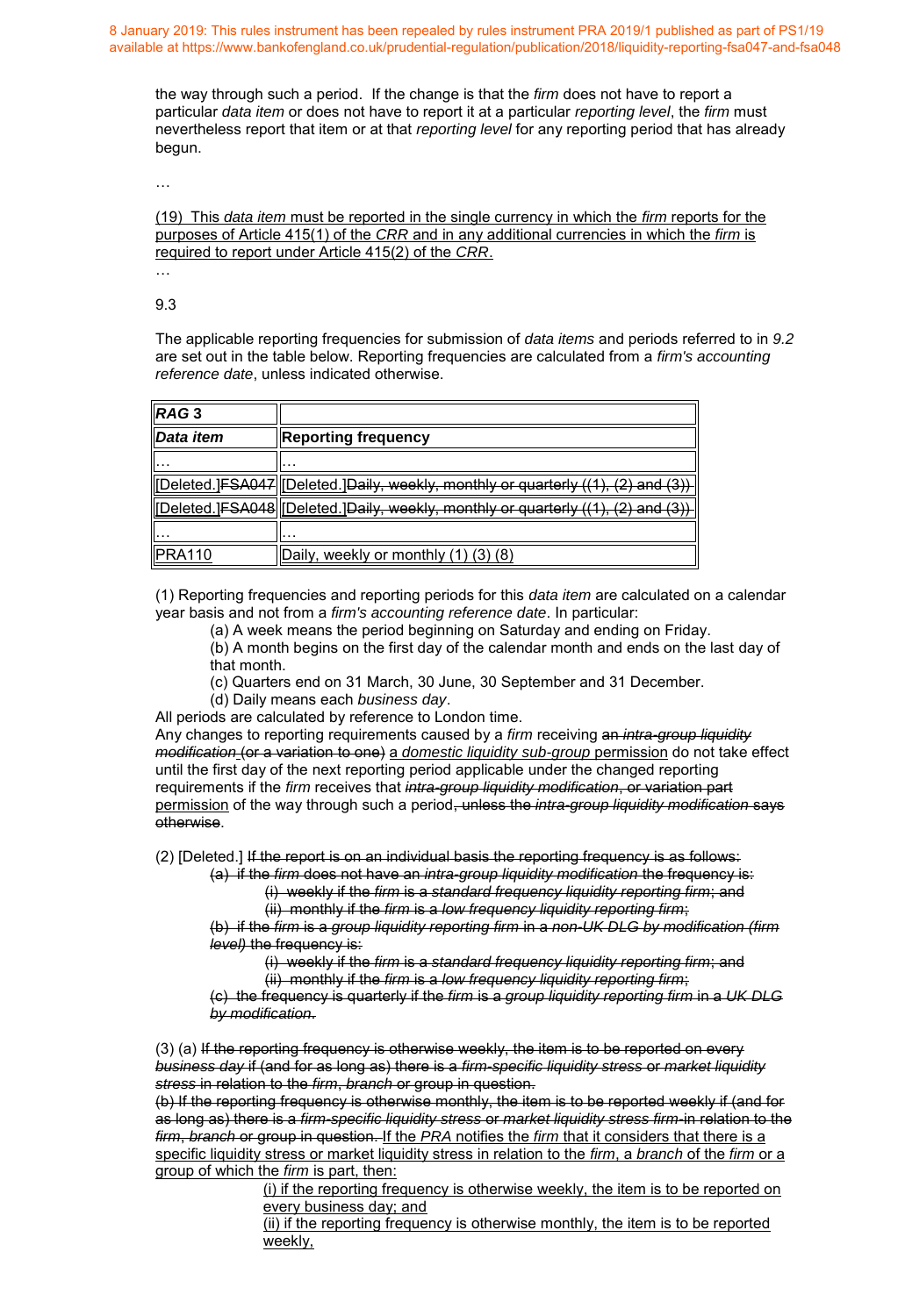#### in each case, until the *PRA* notifies the *firm* otherwise.

(cb) A *firm* must ensure that it would be able at all times to meet the requirements for daily or weekly reporting under paragraph (a) or (b) even if there is no *firm-specific liquidity stress* or *market liquidity stress firm-*specific liquidity stress or market liquidity stress and none is expected.

…

(8) The reporting frequency is as follows:

(i) weekly if the *firm* has *total assets*, calculated in accordance with Council Directive 86/635/EEC, equal or greater than EUR 30 billion on either an individual basis or *UK consolidation group* basis. This requirement stops applying if the *total assets* of the *firm*  on both an individual basis and *UK consolidation group* basis reduce to less than EUR 30 billion for at least four consecutive weekly reporting periods, in which case the *firm*  is required to start reporting this *data item* monthly after the end of last consecutive reporting period; and (ii) monthly if the *firm* has *total assets*, calculated in accordance with Council Directive

86/635/EEC, of less than EUR 30 billion on both an individual basis and *UK consolidation group* basis. This requirements stops applying if during any monthly reporting period the *total assets* of the *firm,* on either an individual basis or *UK consolidation group* basis, become equal to or greater than EUR 30 billion, in which case the *firm* is required to start reporting this *data item* weekly after the end of that reporting period.

…

9.4

The applicable due dates for submission referred to in the table in 6.1 are set out in the table below. The due dates are the last day of the periods given in the table below following the relevant reporting frequency period set out in *9.3*, unless indicated otherwise.

| RAG <sub>3</sub>    |                                                                                                                                                                        |                                                                                                                                                                                         |                                                       |                                                                 |                       |                 |
|---------------------|------------------------------------------------------------------------------------------------------------------------------------------------------------------------|-----------------------------------------------------------------------------------------------------------------------------------------------------------------------------------------|-------------------------------------------------------|-----------------------------------------------------------------|-----------------------|-----------------|
| Data item           | <b>Daily</b>                                                                                                                                                           | <b>Weekly</b>                                                                                                                                                                           | Monthly                                               | Quarterly                                                       | <b>Half</b><br>yearly | <b>Annually</b> |
|                     |                                                                                                                                                                        |                                                                                                                                                                                         |                                                       |                                                                 |                       |                 |
| [Deleted.]FSA04     | Deleted.]22.00<br>hours (London<br>time) on the<br>business day<br>immediately<br>following the<br>last day of the<br>reporting period<br>for the item in<br>lguestion | [Deleted.]22.00<br>hours (London<br>time) on the<br>business day<br>immediately<br>following the<br>last day of the<br>reporting<br>period for the<br>item in<br>l <del>question</del>  | [Deleted.] <sup>15</sup> business<br>business<br>days | [Deleted.145]<br>days<br>or one<br>month(3)                     |                       |                 |
| Deleted.]FSA04<br>8 | Deleted.]22.00<br>hours (London<br>time) on the<br>business day<br>immediately<br>following the<br>last day of the<br>reporting period<br>for the item in<br>question  | [Deleted.] 22.00<br>hours (London<br>time) on the<br>business day<br>immediately<br>following the<br>last day of the<br>reporting<br>period for the<br>item in<br>l <del>question</del> | [Deleted.]45<br>business<br>days                      | [Deleted.] <sup>15</sup><br>business<br>days or one<br>month(3) |                       |                 |
|                     |                                                                                                                                                                        |                                                                                                                                                                                         |                                                       |                                                                 |                       |                 |
| <b>PRA110</b>       | 22.00 hours<br>(London time)<br>on the business on<br>day immediatel<br>y following the                                                                                | 22.00 hours<br>(London time)<br>the business<br>day                                                                                                                                     | 15 business<br><u>days</u>                            |                                                                 |                       |                 |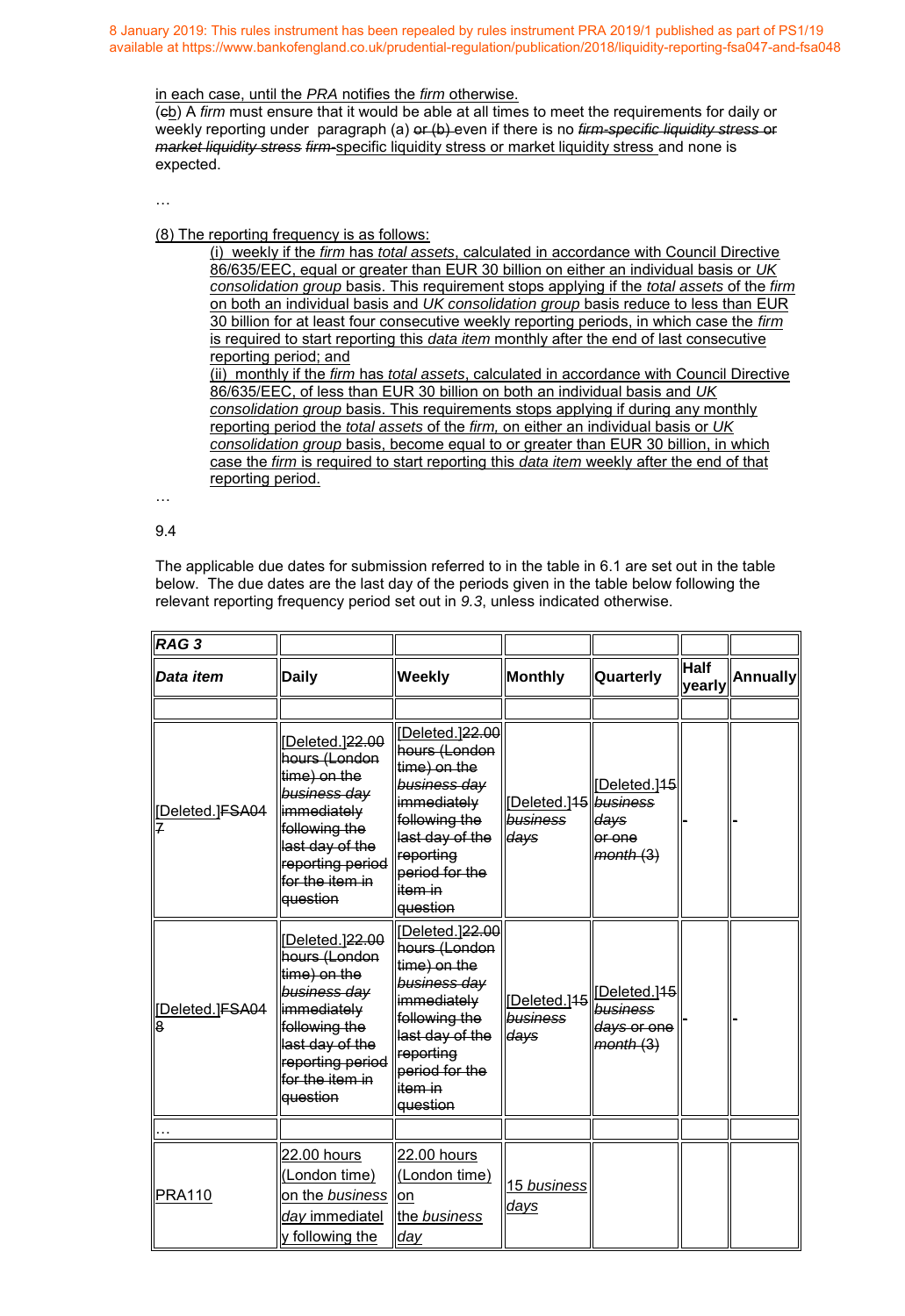| $\parallel$ last day of the $\parallel$ immediately<br>reporting period   following the<br>for the item in<br>question | $\parallel$ ast day of the<br><b>reporting</b><br>period for the |  |  |
|------------------------------------------------------------------------------------------------------------------------|------------------------------------------------------------------|--|--|
|                                                                                                                        | llitem in<br>question                                            |  |  |

…

(3) [Deleted.] It is one *month* if the report relates to a *non-UK DLG by modification*.

# **16 DATA ITEMS AND OTHER FORMS**

…

16.15 [Deleted.]FSA047 can be found *here*.

16.16

[Deleted.]FSA048 can be found *here*.

…

16.44

PRA110 can be found *here*.

…

**ANNEX 1** [Deleted.]

Liquidity definitions

*defined liquidity group* 

*DLG by default* 

*DLG by modification (firm level)* 

*firm-specific liquidity stress* 

*group liquidity low frequency reporting conditions* 

*group liquidity reporting firm* 

*group liquidity standard frequency reporting conditions* 

*low frequency liquidity reporting firm* 

*market liquidity stress* 

*material currencies* 

*non-UK DLG by modification* 

*non-UK DLG by modification (DLG level)* 

*non-UK DLG by modification (firm level)*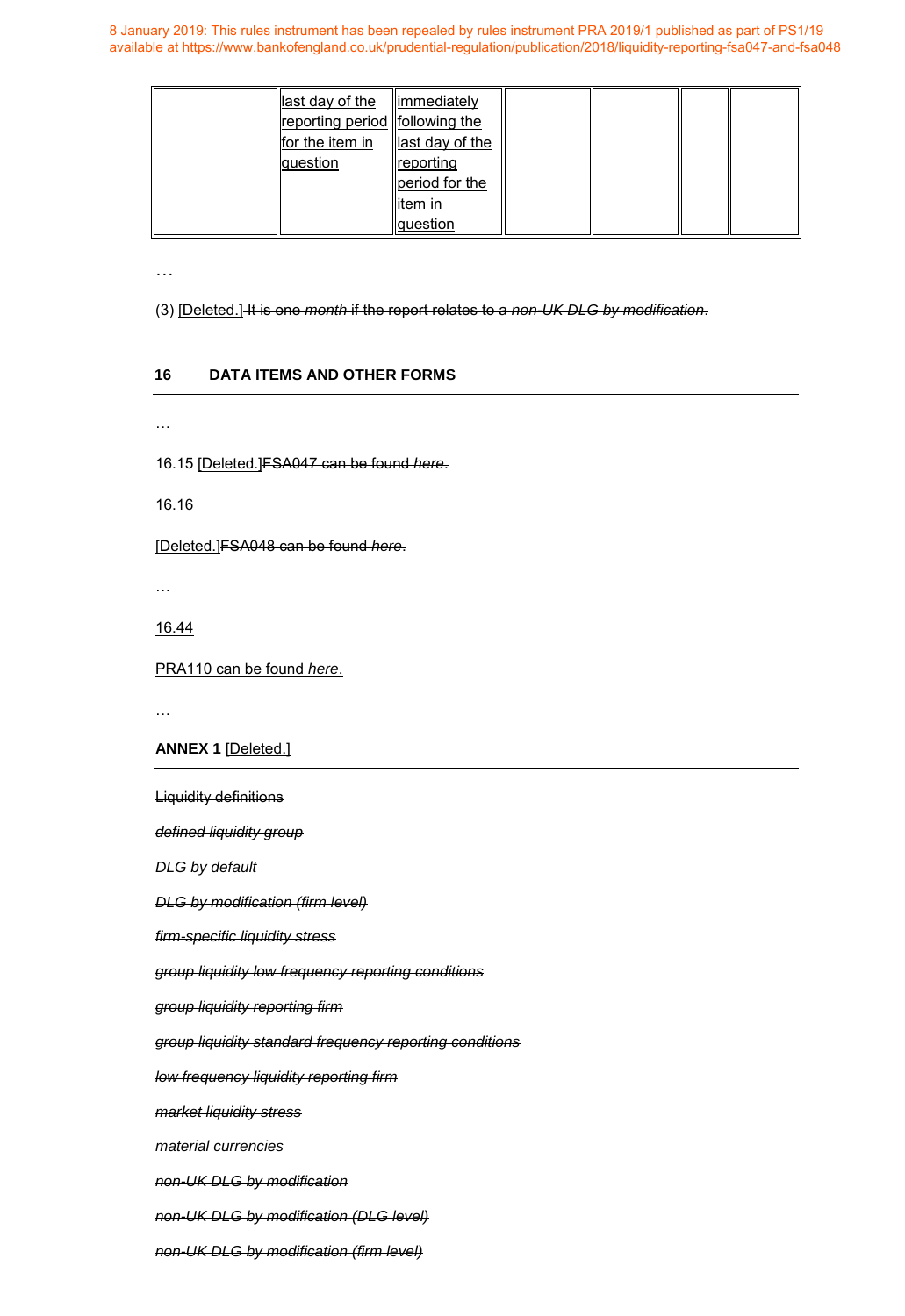*overall liquidity adequacy rule standard frequency liquidity reporting firm UK DLG by modification* 

*UK lead regulated firm*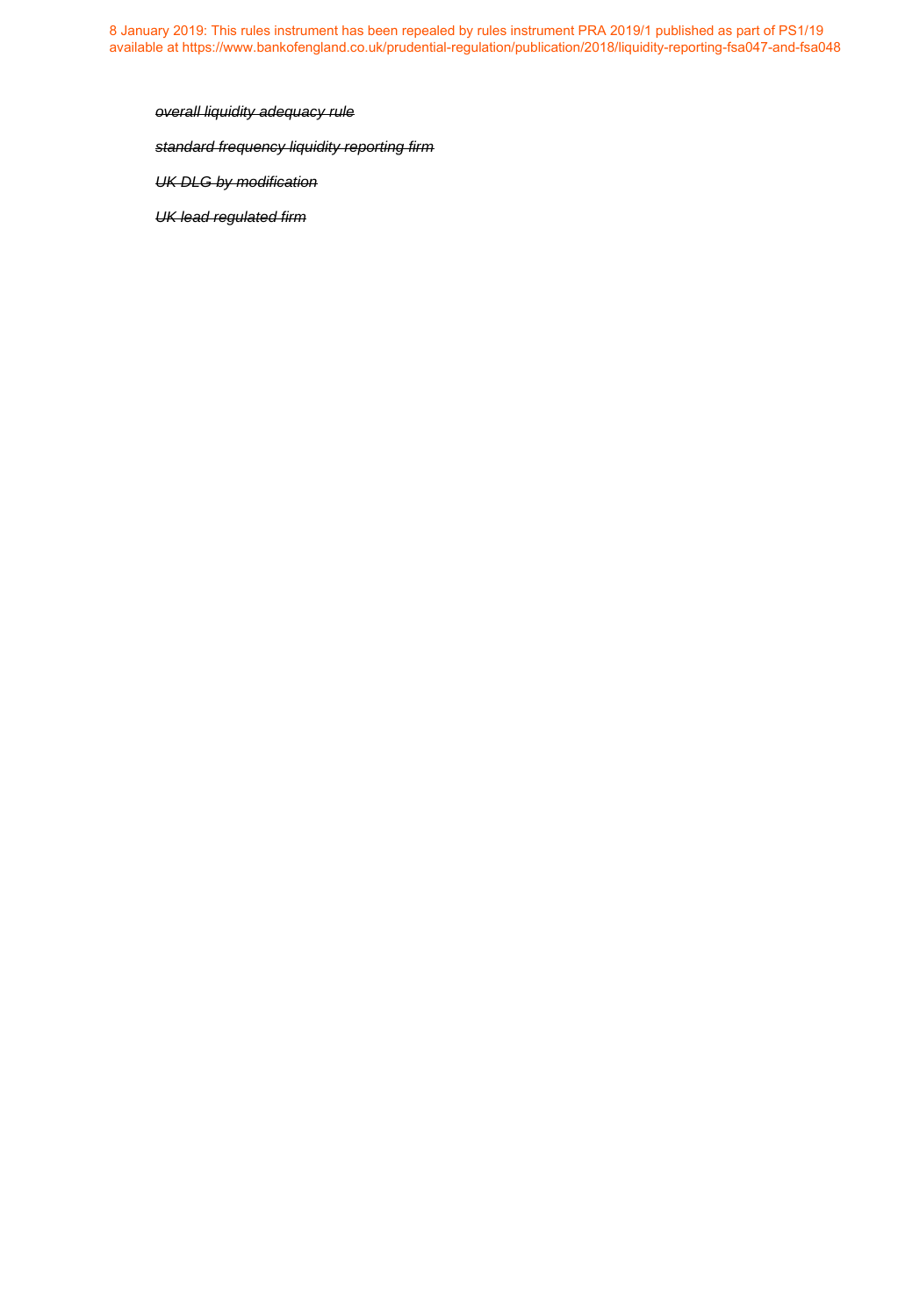## **Annex B**

# **Amendments to the Internal Liquidity Adequacy Assessment Part**

In this Annex deleted text is struck through.

# **1 APPLICATIONS AND DEFINITIONS**

 $\dots$ 

 $\dots$ 

1.2 In this Part, the following definitions shall apply:

*domestic liquidity sub-group*

means the *firms* supervised by the *PRA* for liquidity purposes as if they formed a single entity as a result of a *permission* granted to those *firms* under Article 8(2) of the *CRR*.